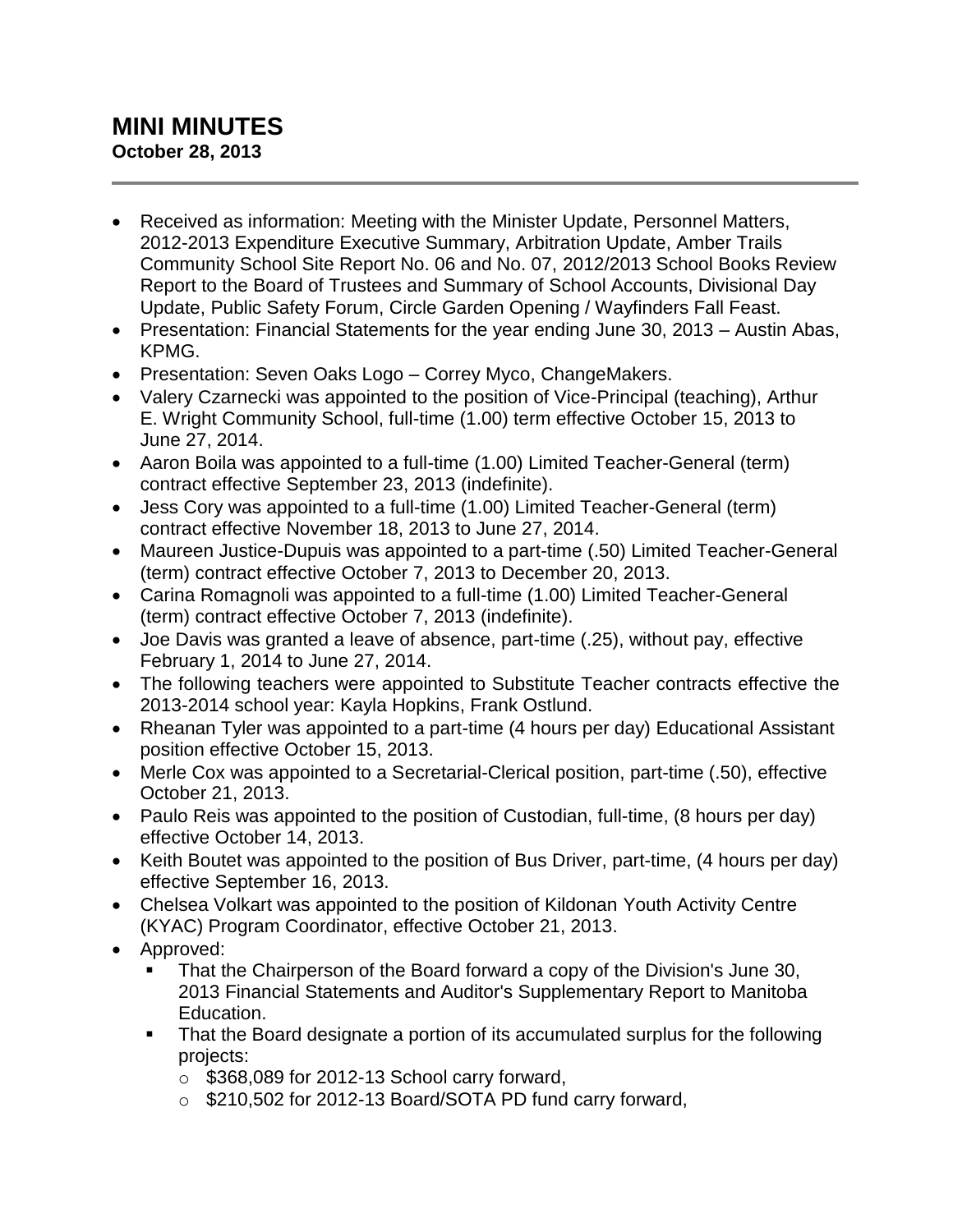- o \$88,795 for 2012-13 Administrators PD carry forward,
- o \$2,000,000 for Maples Commons,
- o \$1,129,350 for Land Purchases, Garden City Collegiate Field & Track and Amber Trails School.
- That the 2013-2014 Board Calendar be revised as follows:
	- o Regular Board meeting scheduled for Monday, December 9, 2013 be moved to Monday, December 16, 2013.
	- o Regular Board meeting scheduled for Thursday, August 28, 2014 be moved to Monday, August 25, 2014.
- That By-Law No. 5-2013 for the purpose of borrowing the sum of \$1,431,800.00 for the purpose of the Chiller & Cooling Tower Replacement at Maples Collegiate (\$837,900.00), the Stand-alone Childcare at Victory School Site (\$128,700.00) and the Roof Replacement at Maples Collegiate (\$465,200.00) be given second reading.
- That By-Law No. 5-2013 for the purpose of borrowing the sum of \$1,431,800.00 for the purpose of the Chiller & Cooling Tower Replacement at Maples Collegiate (\$837,900.00), the Stand-alone Childcare at Victory School Site (\$128,700.00) and the Roof Replacement at Maples Collegiate (\$465,200.00) be given third and final reading, be signed and sealed.
- That the Board sign a Lease Agreement with the City of Winnipeg for the use of a portion of Adsum Park for the Maples Collegiate running track and football field.
- Approved for payment:
	- Cheques #2140236-#2140490 and #764-#772, US\$ cheques #214007-#214018, direct deposits #20140437-#20141027 and pre-authorized debits #2014026- #2014049 in the amount of \$5,303,509.49 be approved.
	- Certificate of Payment No. 3 for the Maples Collegiate Commons Addition project in the amount of \$347,475.85 be paid to Bockstael Construction.
	- Statutory Holdback on Certificate of Payment No. 3 for the Maples Collegiate Commons Addition project in the amount of \$26,832.11 be paid to the SOSD/Bockstael-449-MaplesCommons account.
	- Certificate of Payment No. 5 for the Amber Trails School project in the amount of \$1,467,077.10 be paid to Bockstael Construction.
	- Statutory Holdback on Certificate of Payment No. 5 for the Amber Trails School project in the amount of \$113,287.81 be paid to the SOSD/Bockstael Construction account.
	- Certificate of Payment No. 2 for the Portables at Belmont and West St. Paul Schools in the amount of \$209,415.39 be paid to Gardon Construction Ltd.
	- Statutory Holdback on Certificate of Payment No. 2 for the Portables at Belmont and West St. Paul Schools in the amount of \$16,171.07 be paid to the SOSD/Gardon 452-Portable 2013 account.
	- Certificate of Payment No. 3 for the Portables at Belmont and West St. Paul Schools in the amount of \$295,116.98 be paid to Gardon Construction Ltd.
	- Statutory Holdback on Certificate of Payment No. 3 for the Portables at Belmont and West St. Paul Schools in the amount of \$22,788.96 be paid to the SOSD/Gardon 452-Portable 2013 account.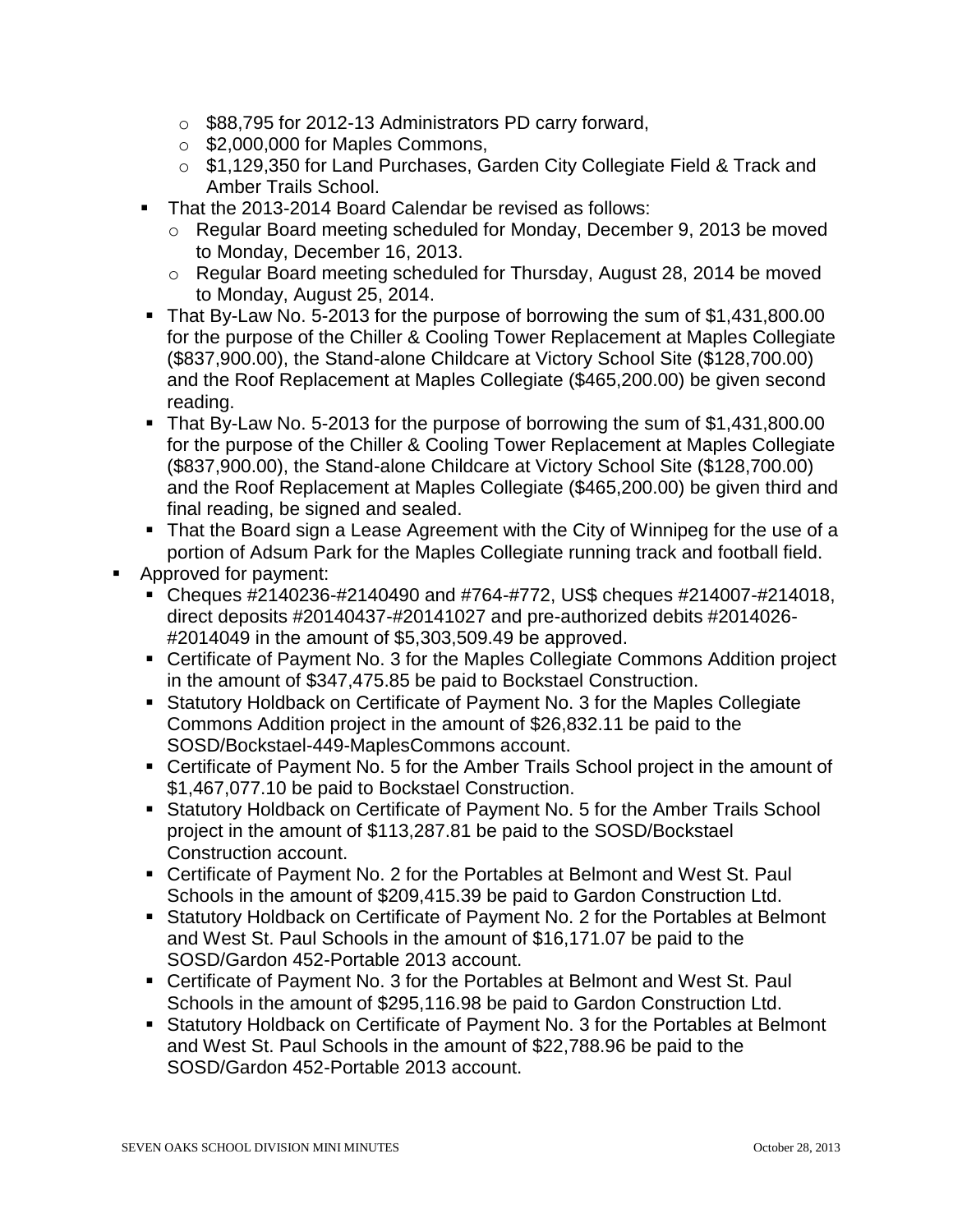- Certificate of Payment No. 1 for the Victory Site Daycare project in the amount of \$176,592.68 be paid to Gateway Construction & Engineering.
- Statutory Holdback on Certificate of Payment No. 1 for the Victory Site Daycare project in the amount of \$13,636.50 be paid to the SOSD/Gateway 441-Victory Daycare account.
- Certificate of Payment No. 5 for the Maples Collegiate Geothermal project in the amount of \$0.00 be paid to Loewen Mechanical Ltd. (0% progress for month of September).
- Invoice No. 5530 for the Victory Site Daycare project in the amount of \$84,836.45 be paid to MCM Architects Inc.
- Invoice No. 500210032 for the Divisional Fiber Network project in the amount of \$666,497.50 be paid to MTS.
- Invoice No. 12477 for the Maples Collegiate Commons Addition project in the amount of \$9,069.11 be paid to Number Ten Architectural Group.
- Balance of the Statutory Holdback in the amount of \$2,987.77 plus GST and interest earned in relation to the Swinford Park Soccer Field - Swinford Way project be paid to Shelmerdine Ltd.
- **Correspondence received from:** 
	- 2012-2013 Attendance Rates and Transiency Indicators.
	- A.C.E.S. Announcement: Jason Hapichuk joined team of Attendance Officers.
	- Nancy Allan, Minister of Education: Technical Vocational Education Technical Vocational Equipment Upgrade Support - Plumbing and Pile Trades.
	- Darryl Gervais, Director, Technical Vocational Education Unit, ICA Branch, Manitoba Education: Technical Vocational Education - Technical Vocational Equipment Upgrade support. Funding details for the Plumbing and Pipe Trades Program at Maples Collegiate.
	- Nancy Allan Minister of Education: Manitoba's Celebration of Excellence in Teaching - 2013-2014 Minister's Awards.
	- Steve Ashton, Minister of Infrastructure and Transportation: New Legislation: Reduced Speeds in School Zones.
	- **Interlake School Division: Superintendent / CEO position.**
	- Kevin Chief, Chair, Healthy Child Committee of Cabinet: Manitoba School Boards Association resolution SI-01-13: distribution of Early Development Instrument (EDI) results.
	- **MSBA Webinar Series 2013: Boosting Your Voter Turnout.**
	- CSBA Fall Update 2013.
	- Calgary Herald Editorial October 3, 2013: School boards have lost the ability to make local decisions.
	- Nancy Allan, Minister of Education: Proclamation: Manitoba School Library Day.
	- **If Idle Free Zone: Healthy Communities Don't Idle.**
	- Cultural Proficiency Institute: Workshop November 13 to 15, 2013, Canad Inns Polo Park.
	- Darryl Gervais, Director, Instruction, Curriculum & Assessment Branch, Manitoba Education: Changes to the Special Language Credit Option 2013/2014: Recognition of Non-Manitoba Education Language Credentials.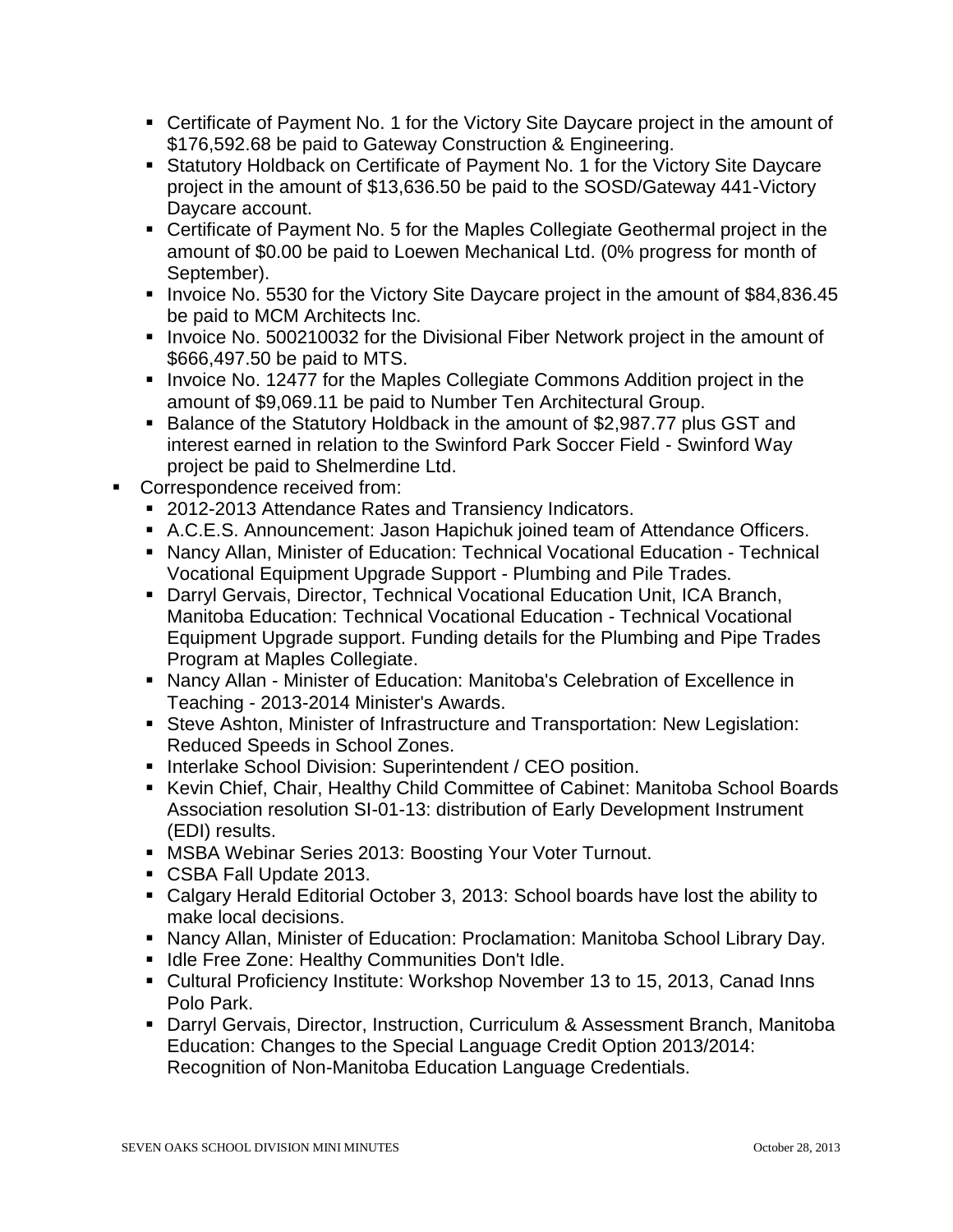- Nancy Allan, Minister of Education: Manitoba Music Month Grant Application 2013-2014.
- David Johnson, Chair of the Board, Pembina Trails School Division: Letter to His Worship Mayor Sam Katz regarding proposed changes to snow clearing.
- Janis Arnold, Board Development Consultant, Manitoba School Boards Association: The Art and Science of Chairing Workshops - November 2013.
- Manitoba School Boards Association Webinar: Boosting your voter turnout.
- Manitoba School Boards Association ebulletin October, 23, 2013.
- Helen Robinson-Settee, Director, Aboriginal Education Directorate: Information regarding the reporting process for BSSAP sites.
- Gaylene Schroeder-Nishimura, Assistant Secretary-Treasurer, Seven Oaks School Division: 2013-14 Non-Resident Fees.
- Manitoba News Release: October 1, 2013 Agreement between Province and CMHR (Canadian Museum of Human Rights) Unique in Canada.
- Manitoba News Release: October 4, 2013 Allan Recognizes World Teachers' Day, Opens Nominations for Teaching Excellence Awards.
- Manitoba News Release: October 8, 2013 Province Strengthens Partnership with Canadian Centre for Child Protection to Address Cybersafety in Manitoba Schools. Anti-bullying Action Plan Takes New Steps to Ensure Students Feel Safe in Schools: Allan.
- Manitoba News Release: October 10, 2013 New Law Proclaimed Today Further Protects Manitoba Students from All Forms of Bullying: Allan. Province Proclaims Bill 18, The Safe and Inclusive Schools Act.
- Manitoba News Release: October 17, 2013 Province Invests in Opportunities for Young People to Pursue Careers in Science, Medicine. New St. Boniface Research Centre Lab to Complement Provincial Science Curriculum: Premier.
- Nancy Allan, Minister of Education: School Bus Safety Week October 21-25, 2013.
- Lynne Mavins, Director, Schools' Finance Branch: Increase to Maples Collegiate Institute Commons area reserve approved.
- John Wassenaar, Number Ten Architectural Group: Maples Collegiate Student Commons Addition - Change Order No. 5.
- John Wassenaar, Number Ten Architectural Group: Maples Collegiate Student Commons Addition - Change Order No. 6.
- John Wassenaar, Number Ten Architectural Group: Maples Collegiate Student Commons Addition Change Order No. 7.
- Peter Sampson, PSA Studio Inc.: Occupancy Letter for two new portables at Belmont School.
- Lindsay Oster, Principal Architect, Prairie Architects Inc.: Amber Trails Community School - Change Order No. 6.
- Lindsay Oster, Principal Architect, Prairie Architects Inc.: Amber Trails Community School - Change Order No. 7.
- Lindsay Oster, Principal Architect, Prairie Architects Inc.: Amber Trails Community School - Change Order No. 12.
- Lindsay Oster, Principal Architect, Prairie Architects Inc.: Amber Trails Community School - Change Order No. 17.